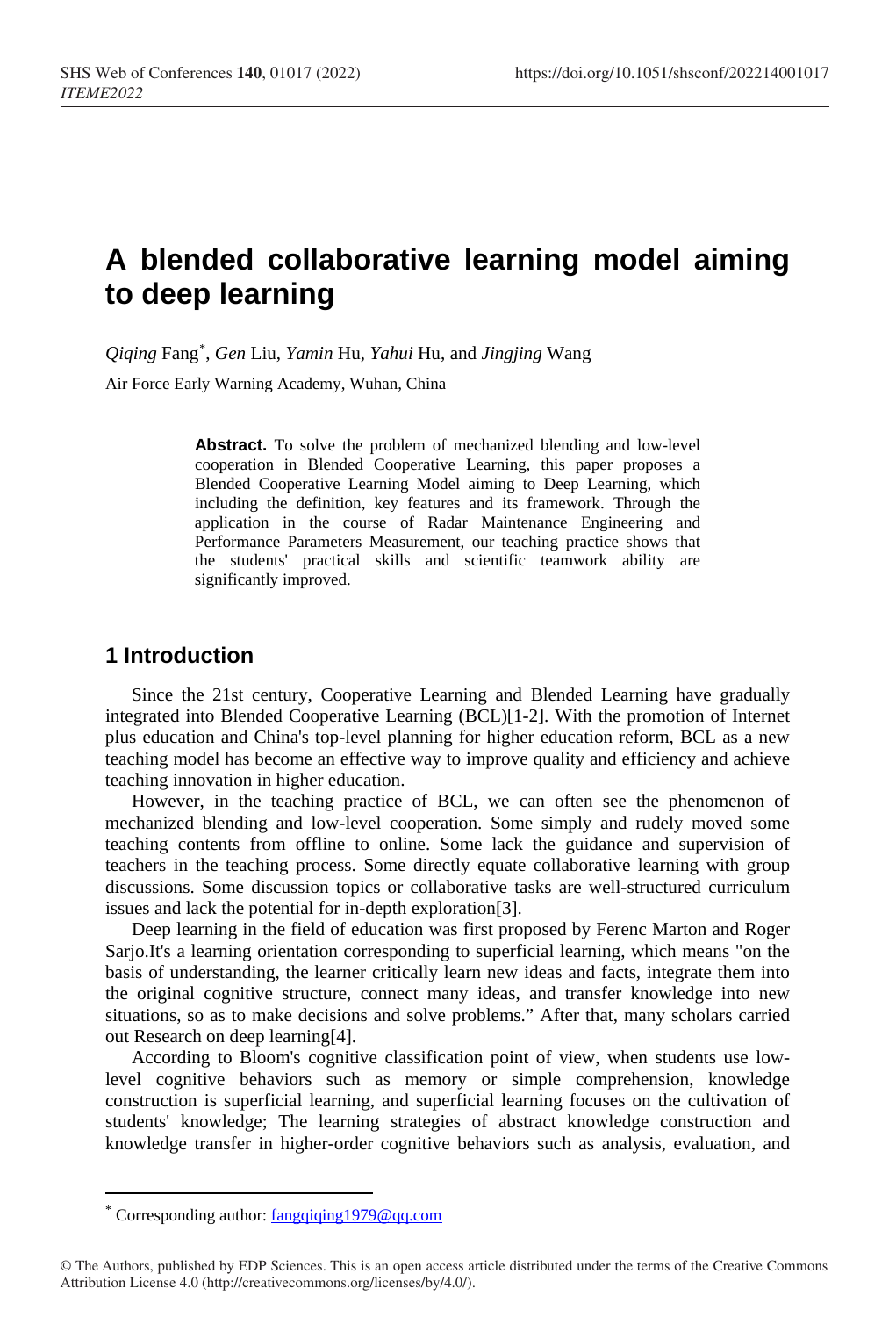creation belong to deep learning, and deep learning is oriented to the cultivation of students' abilities[5].

The "Deep Learning General Project Team" of the Ministry of Education of China defines deep learning as "under the guidance of teachers, students focus on challenging learning themes, actively participate in, experience success, and gain meaningful learning process."

It can be seen that deep learning is in line with the top-level planning of China's higher education teaching reform. Aims to deep learning helps to eliminate low-level courses. Therefore, this paper proposes a blended collaborative learning model aiming to deep learning.

# **2 Definition and application framework**

## **2.1 Definition**

The blended collaborative learning model aiming to deep learning refers to the goal of improving students' high-level comprehensive ability such as analysis, evaluation, and creation. In the context of blended learning, this model extensively carrying out challenging cooperative exploration or collaboration Practical tasks. In college courses, it is more suitable for professional courses or comprehensive practice courses integrating theory and practice.

The defining characteristics of this model are as follows:

(1) Online learning must be included, and during the online period, students can independently control the time, place or progress of learning to a certain extent.

(2) It must include offline teaching, i.e. teaching activities that are carried out in the classroom or within the laboratory as arranged by the teacher.

(3) Learners must work in groups or teams. they cooperate around common goals or tasks to improve individual and group performance.

(4) It must form a highly participatory integrated learning experience, fully mobilize the learner's learning polarity and enthusiasm, highlight the realization of high-level cognitive processing and knowledge transfer in multiple scenarios in collaborative tasks, and improve students' analysis and evaluation, creation and other advanced comprehensive ability and quality.

Among the above features, (1) (2) is the definition of blended learning; (3) is the definition cooperative learning; (4)is the goal of teaching model construction, that is, to promote students' deep learning as the goal, constitute An integrated learning experience that enhances the advanced, innovative and challenging nature of the course, rather than the simple superposition of online learning, traditional classrooms, and group discussions.

#### **2.2 Framework**

Following the above definition, this paper constructs a blended collaborative learning model aim to deep learning framework, and carries out practical application in the course of "Radar Maintenance Engineering and Performance Parameter Measurement" in our institute, as shown in Figure 1.

## *2.2.1 Teaching analysis*

Teaching analysis include teaching problems analysis, learning characteristics analysis, the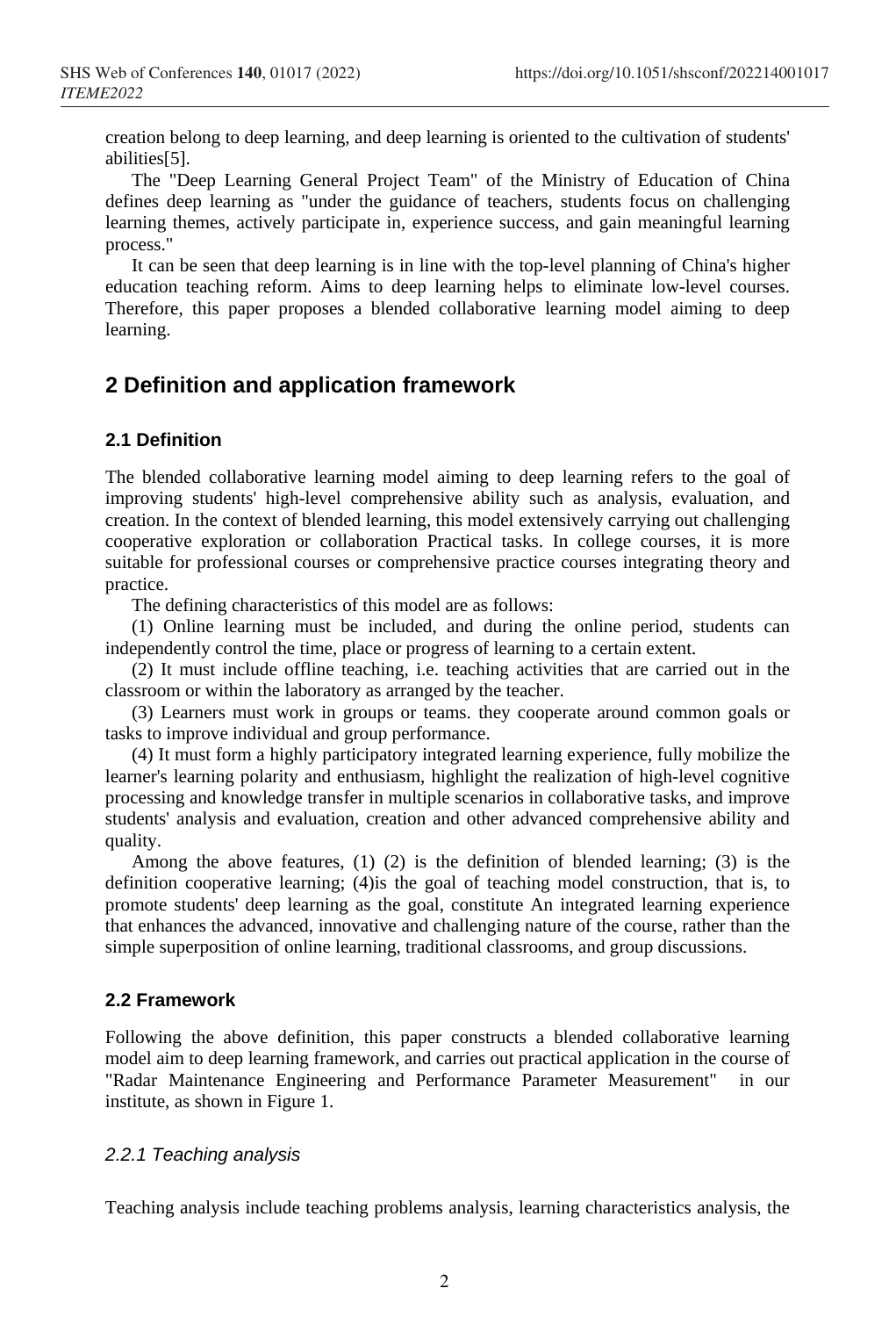determine of the core objective of the curriculum, the stratification and classification of the core objective.



**Fig. 1.** The framework of the blended collaborative learning model aim to deep learning.

## *2.2.2 Design of teaching activities*

Teaching activity design refers to the activities or tasks arranged and designed for the whole course or several topics around the achievement of the core objectives of the course. This kind of activity is aimed at the cultivation of students' comprehensive ability, and involves the comprehensive application of the whole course or part of the subject knowledge, so as to promote students to achieve high-level cognitive processing and knowledge transfer in multiple scenarios. The design of teaching activities should focus on what is the state of the learner's zone of proximal development? What learning activities can help learners effectively achieve the core objectives of the course? Theoretical teaching activities may include research and discussion, case analysis and other activities; practical teaching activities may include analysis and design, operation and application, synthesis, etc. Practical activities, etc.

## *2.2.3 Teaching resource management*

In order to effectively support the development of various learning activities, it is necessary to build, manage and update teaching resources which are include online and offline, virtual and real, theory and practice teaching resources. Among them, online resources include MOOC, SPOC, online question bank, expanding and deepening resource links, etc. offline resources include teaching materials, teaching aids, cases, simulation training platforms, practice platforms, laboratory equipment, etc. at the same time, in order to improve The quality and efficiency of classroom teaching, a classroom or laboratory with a teaching management system is conducive to real-time and efficient teaching interaction and dynamic accumulation of learning data.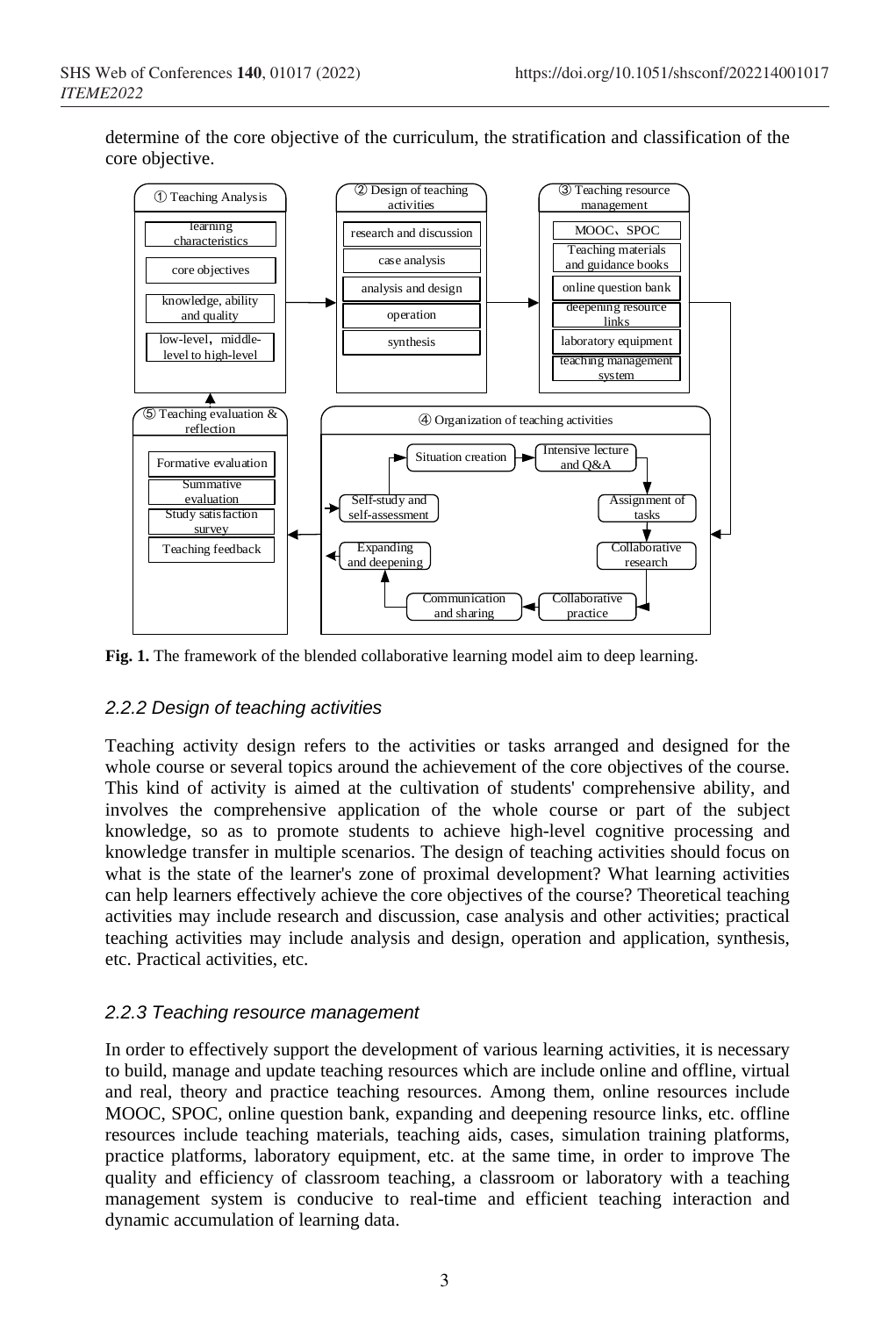#### *2.2.4 Organization of teaching activities*

Teaching activity organization refers to the comprehensive use of problem-solving, taskdriven, case-based and other teaching methods, combined with the advantages of online and offline teaching, to carry out the organization and implementation of teaching. this paper divides a complete blended learning process into 8 parts. Among them, online Learning focuses on the self-construction of students' knowledge and resource support for deep learning; offline learning focuses on promoting the socialized construction of higher-order abilities through knowledge conflicts in research discussions or knowledge transfer problems arising from project-based tasks.

(1) Self learning and self-assessment: an objective question self-test was completed with online self-learning via MOOC or SPOC. Teachers utilized the web platform to statistics student performance and adjust their teaching focus.

(2) Situation creation: Create suspense and raise questions through real cases, news reports, real problems, etc.in order to promote students' learning interests.

(3) Lecture and Q&A: teachers dynamically adapt teaching priorities based on students' pretest data, lecture the pedagogical content framework and relationships, interspersed with short  $1 \sim 5$ -minute discussions that answer questions posed by students to form a preparation zone from low - to intermediate - and high-level objectives.

(4) Assignment of tasks: Follow the principle of online learning and offline exercise (research, discussion, and practice), assign collaborative exploration or collaborative practice tasks with a certain depth. The tasks at this stage can be the overall design of teaching activities, also can be the detailed tasks decomposed by the whole activities into a certain class.

(5) Collaborative research: For theoretical problem research, students take the group as a unit and follow the steps of self-determining the division of labor within the group, preparing for individual research, and summarizing group discussions. Among them, the division of labor within the group is usually performed by the group leader according to the characteristics of the members; personal research preparation means that students use MOOC, textbooks and other resources to consolidate the required knowledge, and independently research on the problems; group discussion's goal is to form a solution within the group. During the whole process, teachers should be interspersed with each group to guide and help the group leader to constrain the topic of discussion, control the rhythm of the discussion, and ensure that the research and discussion are in-depth step by step.

(6) Collaborative practice: For practical tasks such as analysis and design, operation and application, and comprehensive practice, students take the group as a unit and implement it according to the steps of independently determining the division of labor within the group, individual preparation, division of labor practice, and task achievement. Among them, personal preparation focuses on cultivating students' skills in completing tasks through simulation training and practical operation. collaboration requires the construction of a real work or production environment in combination with course-related occupational requirements. Students work in groups and under the organization of the group leader.

(7)Communication and sharing: For the theoretical and practical tasks completed by each group, according to the characteristics of the task, carry out the reporting, communication, questioning, discussion, debate, summary, etc. of the learning results between the groups. At the same time, organize mutual evaluation and self-evaluation between groups, and put forward suggestions for optimization, improvement, expansion and deepening of the research and practice tasks of each group.

(9)Expanding and deepening: Based on the exchange and sharing results, each group conducts expanding and deepening research and practice for the main problems existing in